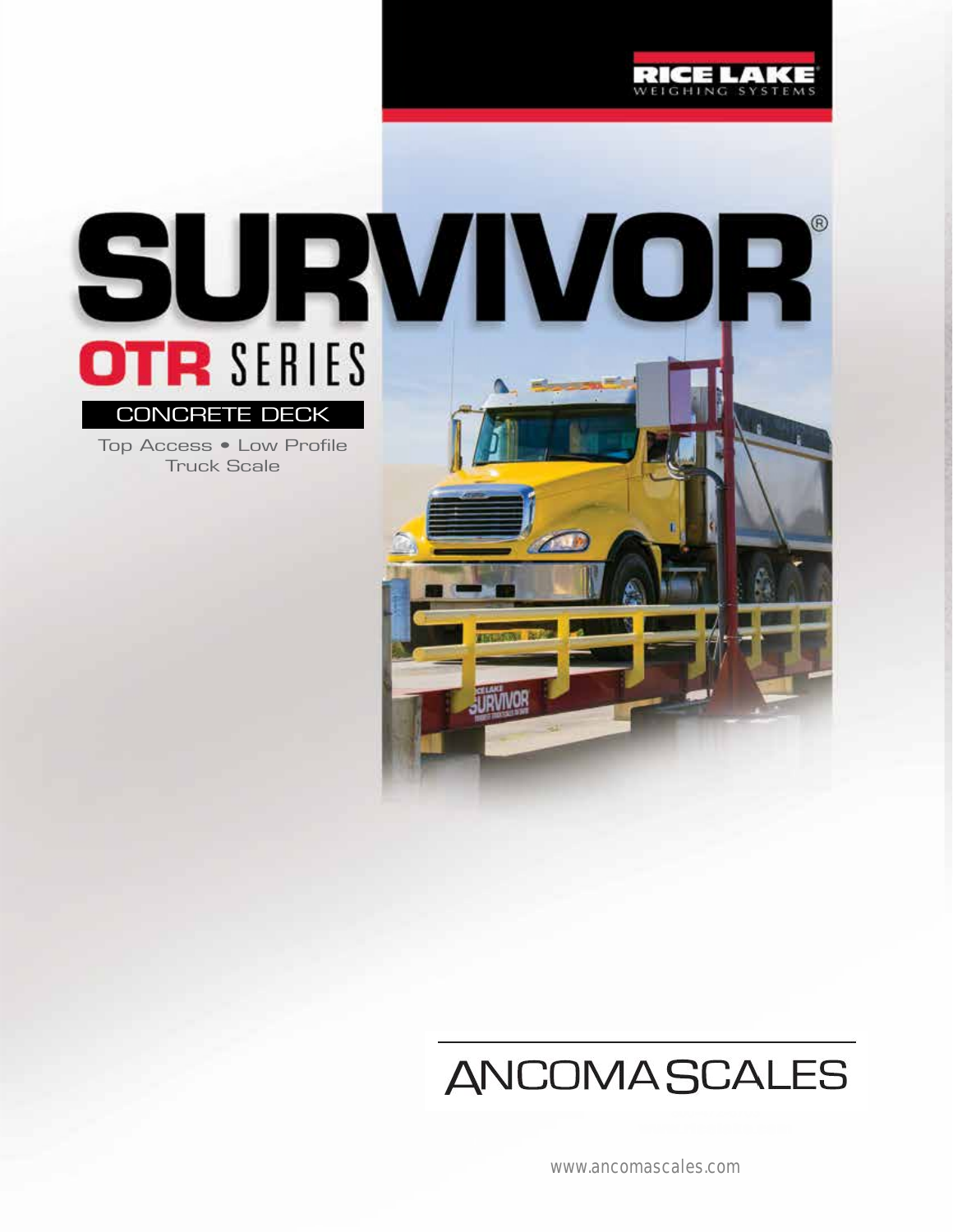# **SURVIVOR OTR SERIES**



Rice Lake Weighing Systems' SURVIVOR truck scales utilize up to 35 percent more steel content than competitor truck scales, providing the concrete deck support and overall weighbridge strength to last a generation or more.

> The SURVIVOR OTR six-inch concrete deck sits above the truck scale's neutral axis and is supported by a six-inch steel deck substructure, delivering maximum strength to the entire length and width of the deck modules.

> > Side view SURVIVOR truck scale

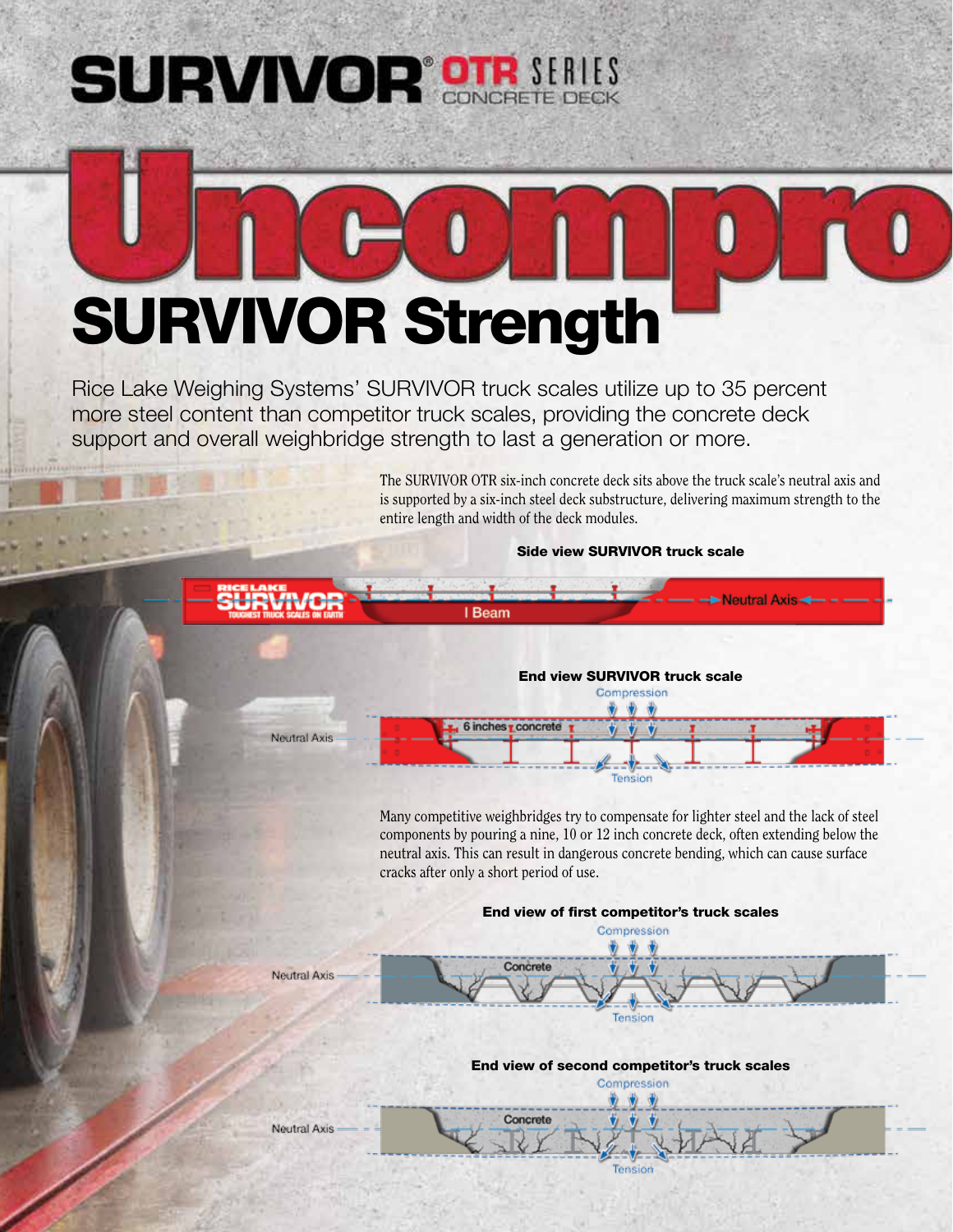# **TOUGHEST TRUCK SCALES ON EARTH®**



## Long-lasting Value

SURVIVOR OTR truck scales are designed to accommodate a minimum of 250 trucks per day for 25 years without weighbridge fatigue—equivalent to more than two million weighments. Rice Lake's five-year parts warranty covers load cells, junction boxes and suspension systems to ensure worry-free operation. SURVIVOR OTR truck scales also include a lightning protection package, and weighbridges are warranted against defects in materials and workmanship for five years from delivery.

# Tough from Start to Finish

Concrete deck OTR truck scales go through an extensive finishing process: blast-cleaning to remove mill scale and surface imperfections, maximum coating adhesion preparation, galvanized support pan placement on the concrete deck, high-solids urethane primer and paint application, and an asphalt emulsion undercoating on all non-visible steel surfaces.

# A Solid Foundation

Matching the correct foundation to specific soil conditions is critical to scale performance. Factory specialists and authorized distributors will assist in specifying the proper type for each application site. Professional engineer-certified prints are available to further ensure a quality foundation.



# Advanced Design



PE-certified Rice Lake design engineers use the most advanced Finite Element Analysis (FEA) software to examine high-stress areas and design SURVIVOR truck scales based on actual loading characteristics. Custom designs can also be dimensioned to easily fit drop-in scales with most existing foundations.

## Integrated Load Cell **Pockets**

Top access to load cells and junction boxes through an integrated load cell pocket ensures easy installation and maintenance. Load cell pockets are made with heavy-duty steel plates incorporated into the design of the scale, adding extraordinary strength and integrity to a critical area of the weighbridge.

## Self-checking Mounting System

Rice Lake's patented G-Force™ self-checking mounting system eliminates excess movement and scale wear by using 100 percent of the gravitational force from the loading action against itself, returning the scale to center without check rods or bumper bolts.

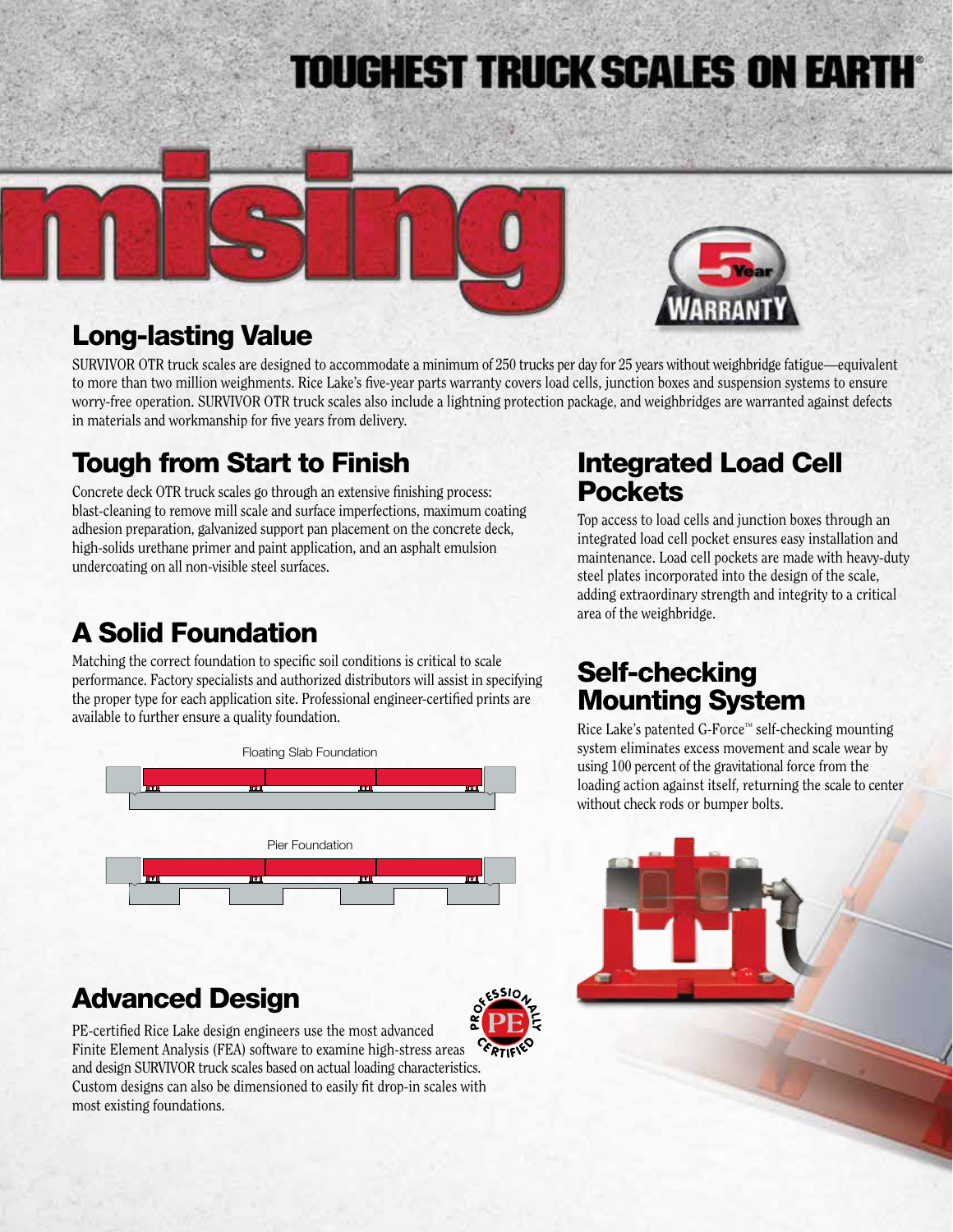### SURVIVOR OTR CONCRETE DECK

# **Performance**

- Up to 270,000 pound gross weight capacity
- 100,000 pound concentrated load capacity (CLC)
- 100,000 pound dual tandem axle rating (DTA)
- 75,000 pound capacity load cells and mounts
- NTEP Certified Legal for Trade up to 16.5 feet wide

# Advantage

- Concrete provides better traction in wet or icy weather
- Five to seven years longer life
- More mass means less friction and wear
- Better load distribution
- Less maintenance needed
- Ideal for both aboveground and pit applications

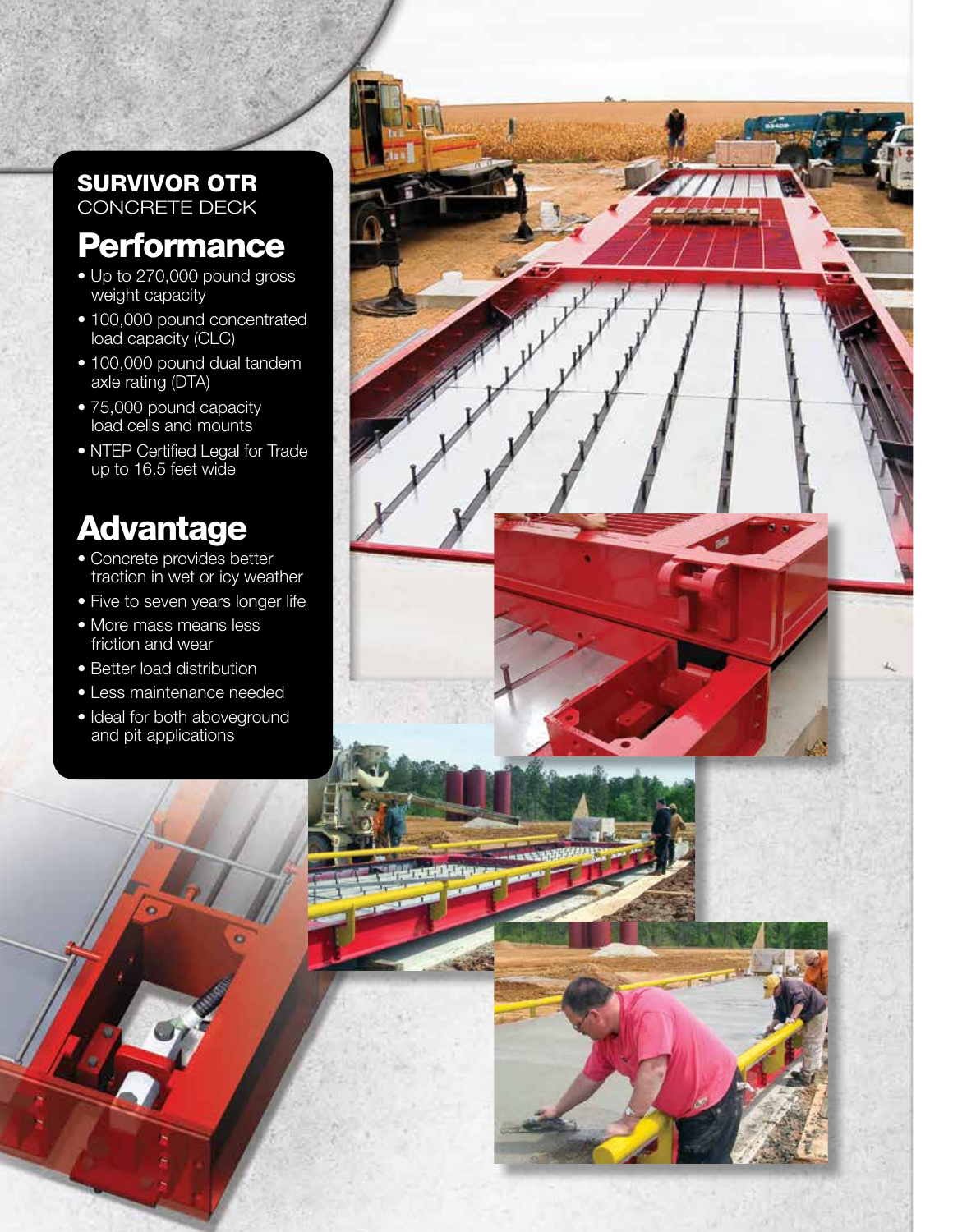

# Intelligent Junction Box

Add an iQUBE<sup>2</sup> to your application to display and track load cell performance, and much more.

The optional iQUBE² digital diagnostic junction box has the unique capability to digitally monitor and communicate load cell performance, as well as the ability to compensate for a failing load cell until repairs can be made. iQUBE² provides unparalleled speed and communication and is far more resistant to electrostatic discharge and transient damage from lightning strikes than any other traditional junction box.

- iQUBE² is a Legal for Trade indicator without a display. It can be interfaced to almost any serial host using open protocol.
- With iQUBE², each load cell operates independently, improving the signal-to-noise ratio and making diagnostic functions available.
- The iQUBE² emulator function compares the output of each load cell adjacent to it and matches the cell output profile, allowing the scale to remain operational until a repair can be made.
- When used with a diagnostics screen, iQUBE<sup>2</sup> displays and tracks load cell performance, weight, dead load and current values for each load cell, and has the ability to send email alerts. The system diagnostic checks A/D, excitation, communication and load cell bridges, and assesses weighing performance with tunable diagnostics for return to zero, drift, noise and linearity.
- Each iQUBE² board has diagnostic LEDs for displaying load cell health, communication port activity, processor heartbeat and digital I/O functionality. The boards can run with a DC power source (7.5-12 VDC), or with an AC power supply that mounts in the enclosure.

When paired with Rice Lake's 920i® digital indicator, diagnostics are taken a step further. The 920i display will prompt when a potential problem is detected and even email the findings to your service provider.